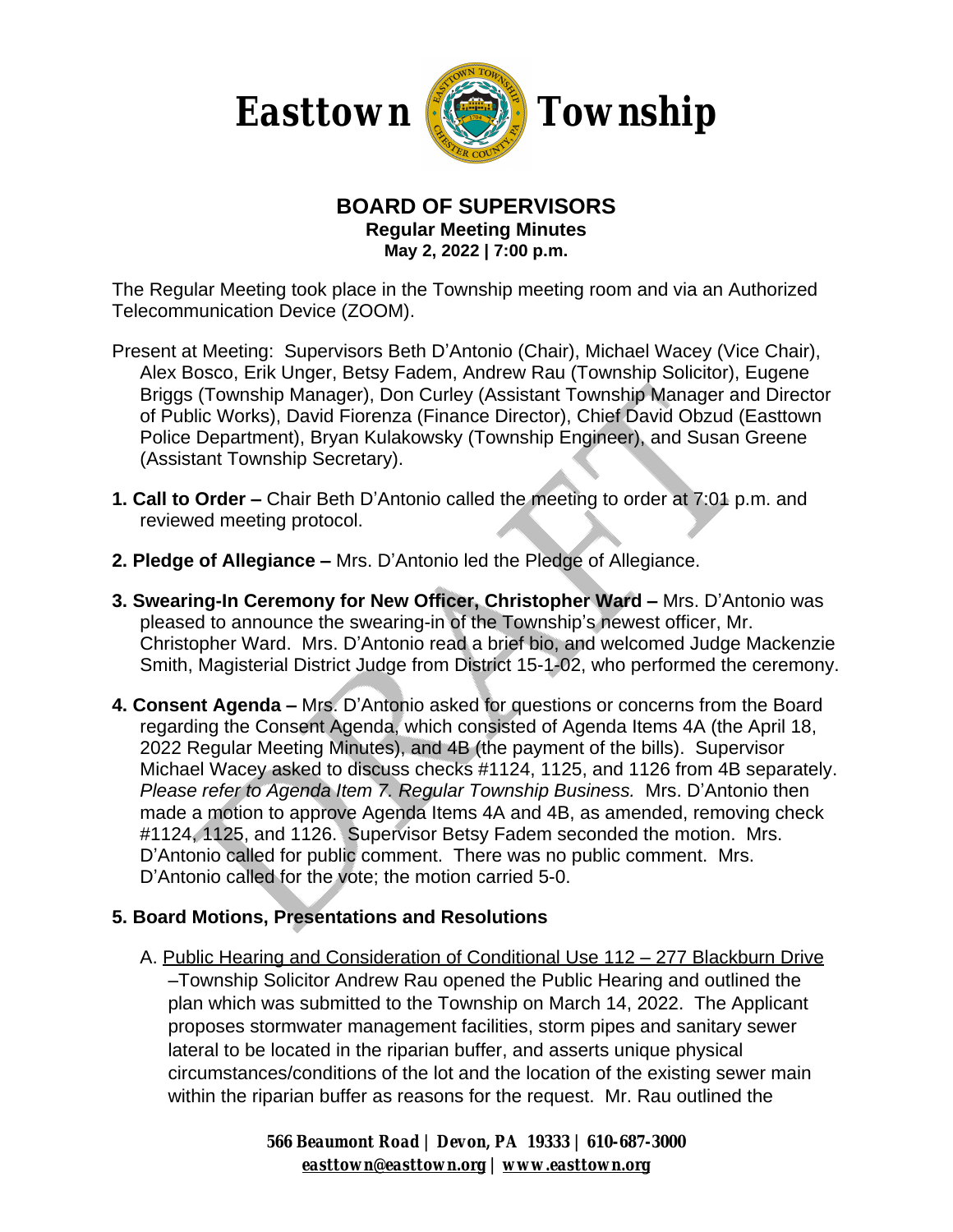Township Exhibits, then introduced Fred B. Fromhold, Esq., who represents the Applicant. Mr. Rau then turned the hearing over to Mr. Fromhold. Testimony was presented by Peter L. Cokonis, P.E., of Site Engineering Concepts, LLC. Eleanor Schwandt, Court Reporter, was in attendance to record the proceedings. Peter L. Cokonis, P.E., of Site Engineering Concepts, LLC was sworn in as an expert witness and Corbett Hall, Managing Member of the CDHB Properties, LLC was also sworn in.

After thorough testimony and clarifying questions from the Board, Mrs. D'Antonio called for public comment. Timothy and Stephanie Conners of 271 Blackburn Drive commented on the conditional use as it relates to stormwater. Mr. Rau then outlined the following as a proposed motion of approval:

- 1. Applicant must demonstrate compliance with the applicable Conditional Use Standards for review set forth in Section 455-104 of the Township Zoning Ordinance;
- 2. Applicant addresses all review comments to the satisfaction of the Township's consultants and staff;
- 3. Applicant demonstrate compliance with all conditions proposed by the Planning Commission, in accordance with the proposed terms of the Planning Commission Letter (Exhibit B-9) dated April 22, 2022, plus satisfying all the terms and conditions of the Tom Comitta Planning Review (Exhibit E-11) of April 25, 2022;
- 4. If the outlet for infiltration basin #3 is feasible to feed into the existing Township stormwater main to the south rather than using a level spreader into the riparian buffer, the applicant shall make that change in the permitting process;
- 5. The Applicant must meet all the Township permitting requirements;
- 6. The Applicant must reimburse all consultant costs to the Township;
- 7. Final permits as approved are consistent with the testimony and evidence we have heard tonight. If you had it done as a letter decision, that you would also reserve the right to issue a more formal decision with findings of fact and conclusions of law, if necessary. 274-19(c)

Mrs. Fadem made a motion to approve Conditional Use Application 112, subject to the conditions as articulated by Mr. Rau. Mrs. D'Antonio seconded the motion. Mrs. D'Antonio called for a vote, and the motion carried 5-0.

B. Consideration of Maintenance Bond for Subdivision 521 – 729 First Avenue and 61 Knox Avenue – Bryan Kulakowsky, Township Engineer, summarized the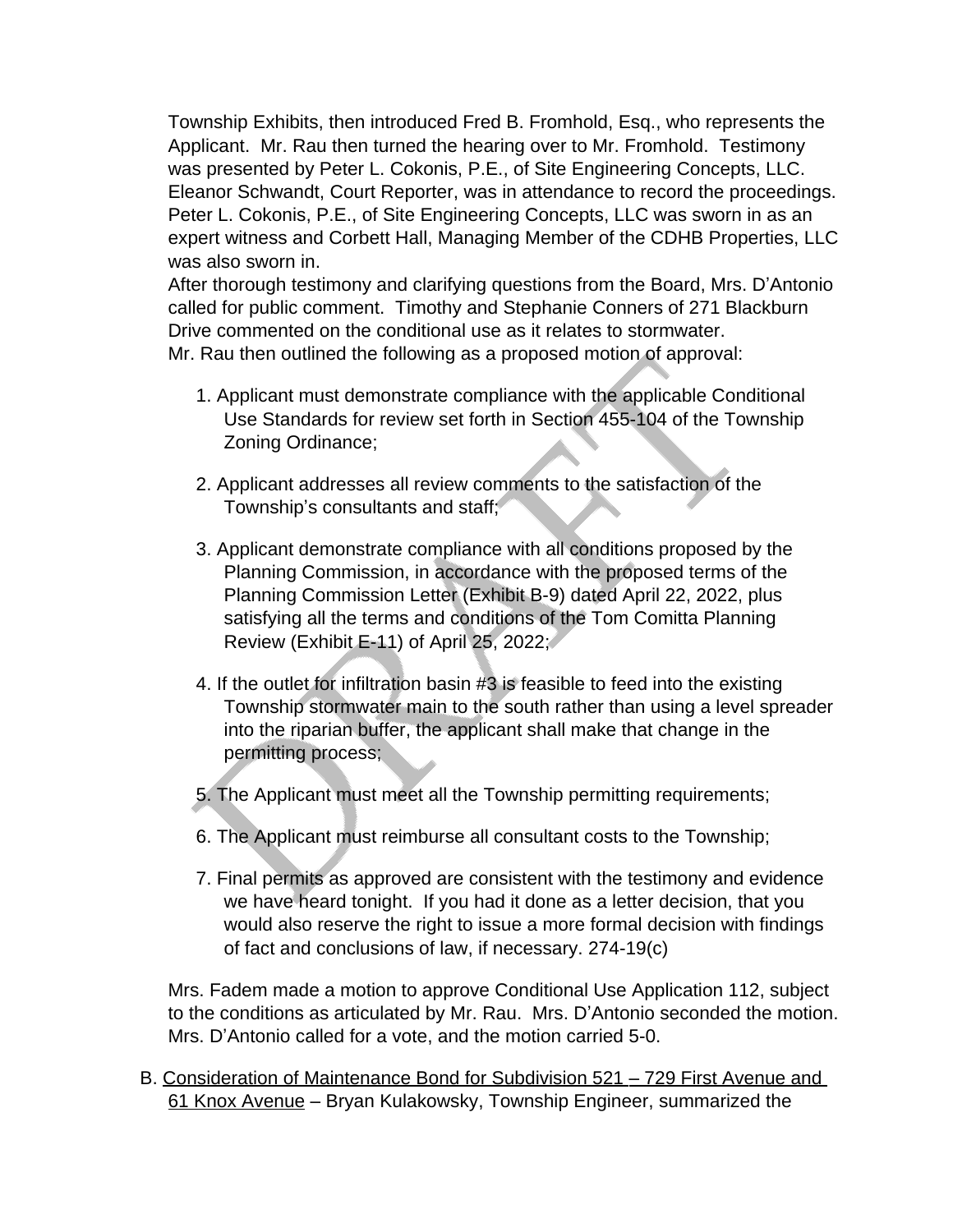request which asks the Board to adopt and accept the proposed 12-month Maintenance Agreement for SD 521. Mrs. D'Antonio opened up the discussion for comments and questions from the Board. There were none. Mrs. D'Antonio asked for public comment. There was none. Mrs. D'Antonio then made a motion to approve. Mrs. Fadem seconded the motion. The motion carried 5-0.

- C. Consideration of American Rescue Plan Act Funds Allocation Mr. Briggs presented the proposed allocation of funds with the understanding that it can modified up until December 31, 2024. Mr. Briggs highlighted the following changes based on comments received: (i) increase fire company allocation based on the total of the ARPA allocation rather than half of the amount (this was reflected on April 4), (ii) reduce money proposed to go to the MS4 program down to what is currently budged amount this year (it was previously higher than budgeted amount), (iii) remove some costs such as refreshing Township computers, electronic information display in the Township vestibule, and built-in meeting equipment for virtual hybrid meetings in the Township Building and Hilltop, and reduce costs for the remote intercom locking interface DoorBird system upstairs from \$4,000 to \$2,500 based on the actual proposal. Mrs. D'Antonio called for a motion for the Board of Supervisors to approve use of the Township's ARPA funds as listed in the allocation table. Mrs. Fadem made a motion to approve. Supervisor Alex Bosco seconded the motion. Mrs. D'Antonio called for public comment, to which there was none. Mrs. D'Antonio called for the motion, which carried 5-0.
- D. Consideration to Issue Request for Proposals for Library Wall and Roof Repair Don Curley, Director of Public Works presented a proposal to authorize staff to issue a Request for Proposals for repairs at the Library and approve a professional service agreement of \$3,500 to the Architect for bidding and construction assistance. Mrs. D'Antonio asked for public comment, to which there was none, then made a motion to authorize Staff to issue the RFP and approve the PSA for \$3,500 to the Architect. Mrs. Fadem seconded the motion. The motion carried 5-0.
- E. Consideration to Appoint Susan Greene as Assistant Township Secretary Mrs. D'Antonio called for a motion to appoint Susan Greene as the Assistant Township Secretary. Mr. Bosco made the motion. Mrs. Fadem seconded the motion. The motion carried 5-0.
- F. Consideration to Appoint Eugene Briggs as Interim Zoning Officer Mrs. D'Antonio called for a motion to appoint Eugene Briggs as the Township's Interim Zoning Officer. Mrs. Fadem made the motion. Mrs. D'Antonio seconded the motion. The motion carried 5-0.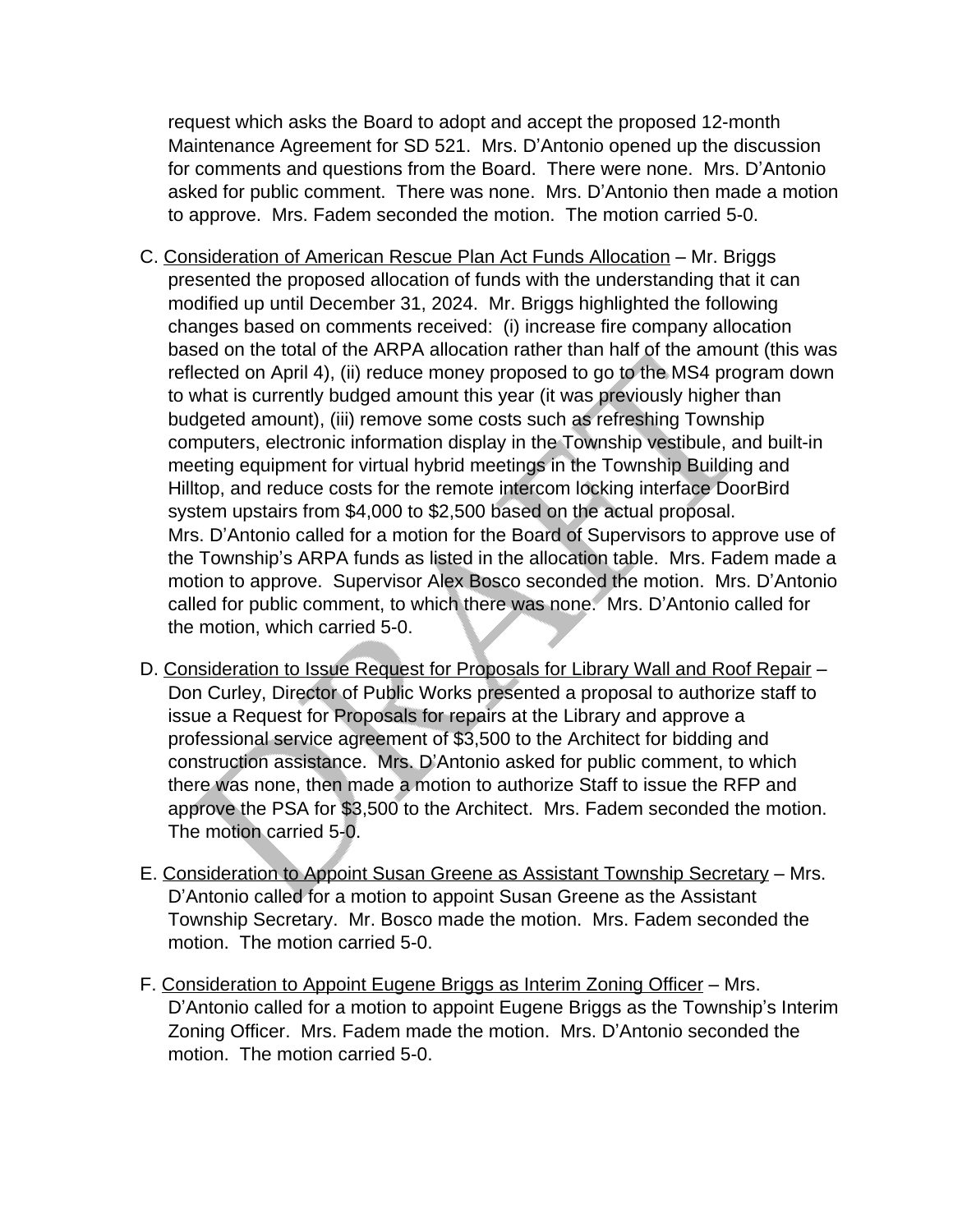# **6. Departmental Repots**

- A. Manager Mr. Briggs presented his report and answered questions from the Board.
- B. Public Works Mr. Curley presented his report and answered questions from the Board.
- **7. Regular Township Business –** Mrs. D'Antonio opened the discussion regarding check #1124, 1125, and 1126 that were removed from Item 4B of the Consent Agenda. Mr. Wacey expressed concern going forward on who is ultimately financially responsible for a portion of pipe currently being maintained by the Township, but is located outside of the Township. The Board agreed that the checks should be paid, but that, moving forward, sewer pipe ownership should be clarified. Mrs. D'Antonio asked for public comment, to which there was none. Mrs. D'Antonio made a motion to approve the payment of check #1124, 1125, and 1126. Mrs. Fadem seconded the motion. The motion carried 5-0.
- **8. Other Business –** Mr. Wacey asked the Board to consider adding a program to the 2023 budget to cover the cost associated with planting up to 25 trees in the Township right-of-way, where residents inhabit. The Board discussed this idea and showed interested. It was suggested the project could be explored by the new Recreation, Open Space and Environmental Plan Task Force Committee or the EAC.
- **9. Announcements –** Mrs. D'Antonio read the following announcements:

### **MEETINGS:**

*The following meetings are scheduled and will be held in the Township meeting room with an option to attend the meeting virtually. Please visit the Township website at [www.easttown.org](http://www.easttown.org) to find information on how to view and participate in each of the meetings and for up-to-date information on all Township activities.*

- Planning Commission, May  $3^{rd}$  at 7:00 p.m. with the workshop beginning at 6:30 p.m.
- Easttown Citizen's Advisory Committee, May  $9<sup>th</sup>$  at 6:15 p.m.
- Municipal Authority, May  $10^{th}$  at 7:00 p.m.
- **Historical Commission, May 11<sup>th</sup> at 7:00 p.m.**
- Board of Supervisors Omnibus Zoning Amendments, May  $12<sup>th</sup>$  at  $7:00$  p.m.

### **EVENTS:**

*For more information on how to participate or attend, please visit the website at [www.easttown.org](http://www.easttown.org).*

 Recycling 101 – Hybrid workshop on recycling best practices and overview of local recycling efforts, May 4th at 7:00 p.m.